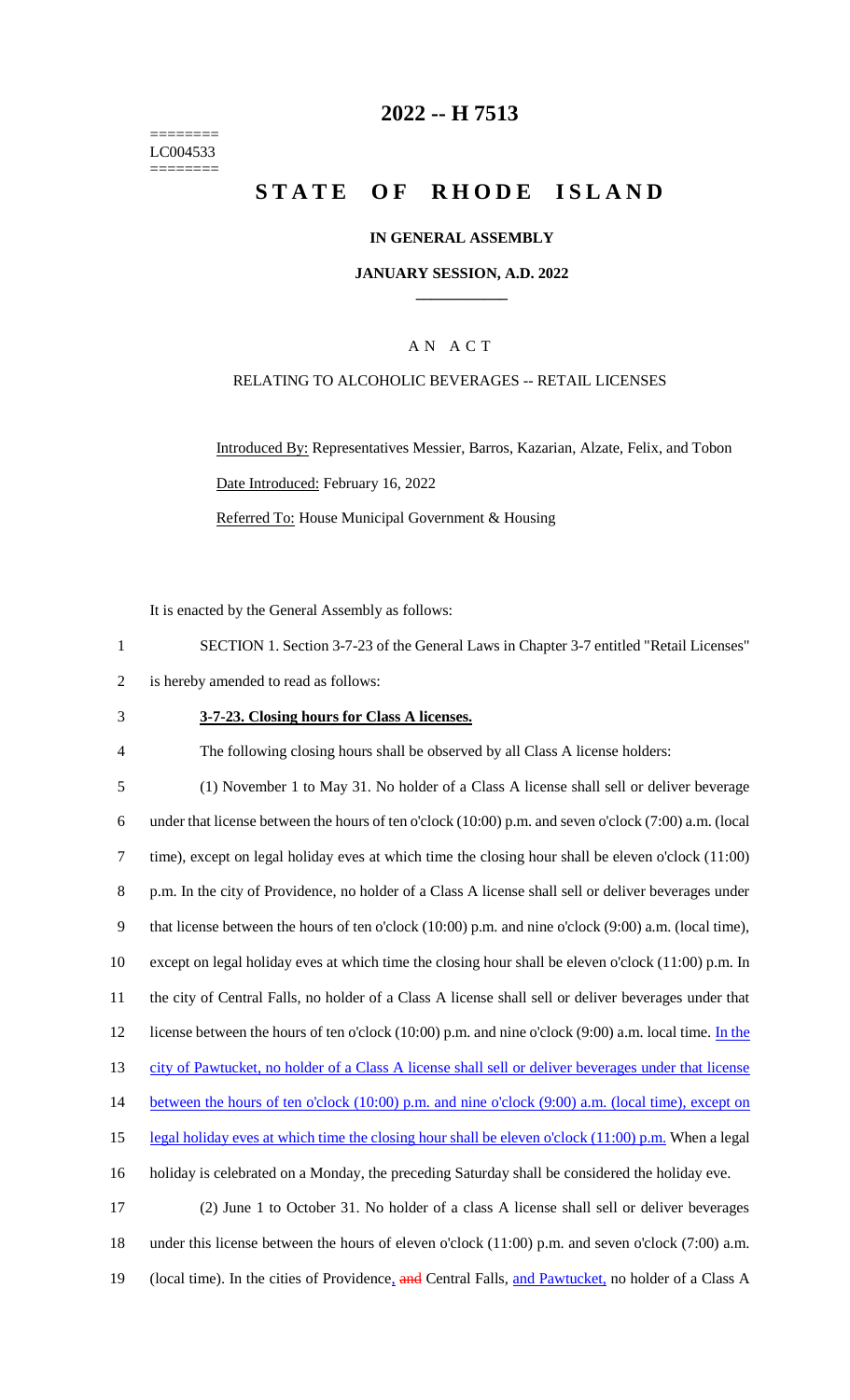- 1 license shall sell or deliver beverages under that license between the hours of eleven o'clock (11:00)
- 2 p.m. and nine o'clock (9:00) a.m. (local time).
- 3 SECTION 2. This act shall take effect on September 1, 2022.

#### $=$ LC004533 ========